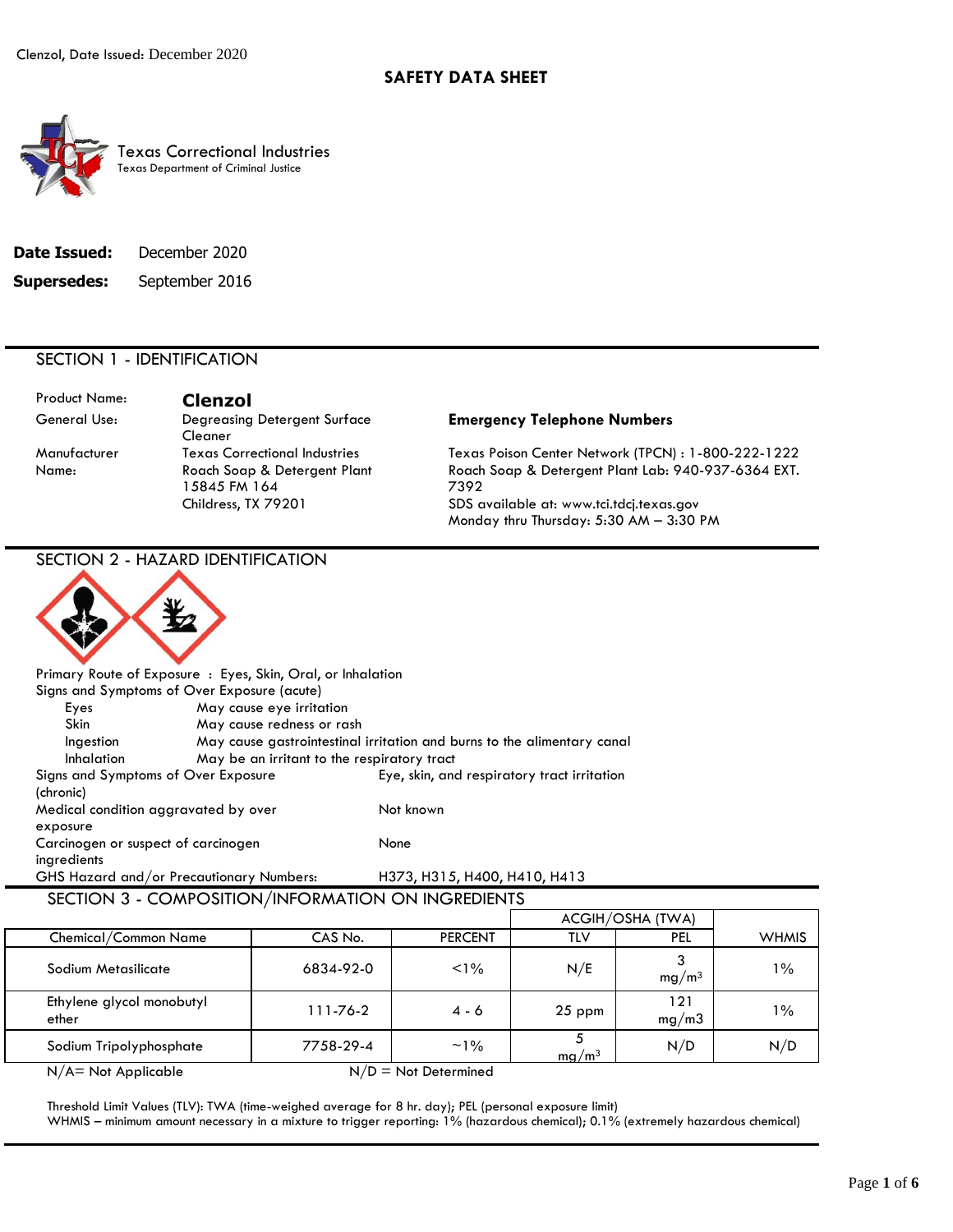#### SECTION 4 - FIRST AID MEASURES

| Eyes        | Flush with plenty of water until irritation subsides. If irritation persists, get medical attention. |
|-------------|------------------------------------------------------------------------------------------------------|
| <b>Skin</b> | Flush with large amount of water. Remove contaminated clothing and seek medical attention if         |
|             | irritation persists.                                                                                 |
| Ingestion   | Rinse mouth thoroughly. Drink plenty of water. Do not induce vomiting unless directed by physician.  |
| Inhalation  | Move person to fresh air. Give artificial resuscitation (CPR) if person is not breathing.            |

# SECTION 5 - FIRE FIGHTING MEASURES

| <b>Flammable Limit</b> | N/D                                                           |
|------------------------|---------------------------------------------------------------|
| Physical Hazard        | Higher pH determines a slightly corrosive mixture             |
| Extinguishing Media    | Water, Foam, Dry Chemicals, or Carbon Dioxide                 |
| Fire Extinguishing     | Use of respiratory equipment is recommended in enclosed areas |
| Procedure              |                                                               |
| Fire and Explosive     | None                                                          |
| Hazard                 |                                                               |

#### SECTION 6 - ACCIDENTAL RELEASE MEASURES

| Steps to be taken if released or | Gather all materials practical for salvage or disposal. Rinse any residue with |  |
|----------------------------------|--------------------------------------------------------------------------------|--|
| spilled                          | water.                                                                         |  |

#### SECTION 7 - HANDLING AND STORAGE

- Store in a cool, dry ventilated area. Do not store in direct sunlight.
- Do not allow this product to freeze. Keep out of the reach of children. Read and understand the product's SDS before using this product.

 Note: Product should be used as directed on the label. No warranty is implied expressly or otherwise regarding the accuracy of the information in the product's suitability for the consumer's use and the outcome of its use. The technical accuracy of the information submitted herein is based on the data submitted to TCI by the manufacturers for the materials used in this finished product.

#### SECTION 8 - EXPOSURE CONTROLS/PERSONAL PROTECTION

| <b>Respiratory Protection</b>  | None required within a well-ventilated area                                                      |  |
|--------------------------------|--------------------------------------------------------------------------------------------------|--|
| <b>Ventilation Requirement</b> | Local exhaust will be necessary in an enclosed area. Maintain adequate ventilation while in use. |  |
| <b>Protective Gloves</b>       | Rubber, Nitrile, or neoprene                                                                     |  |
| Eye Protection                 | : Chemical goggles or safety glasses                                                             |  |
| $C$ $C$ $T$ $C$ $L$ $C$        | <b>NUMBER 41 AND CURING 41 BROBERTIES</b>                                                        |  |

# SECTION 9 - PHYSICAL AND CHEMICAL PROPERTIES

| Vapor Pressure<br>Specific Gravity (g/ml $@$ 74°F)<br>Solubility in Water    | : N/D<br>: $1.07$ ; [~8.89 lbs/gal.]<br>Complete    |
|------------------------------------------------------------------------------|-----------------------------------------------------|
| $pH(10\%$ solution)<br>Boiling Point                                         | $>200^\circ$ F                                      |
| Appearance and Odor                                                          | Rust orange- brown liquid with butylcellosolve odor |
| $C$ $C$ $T$ $C$ $L$ $L$ $I$ $A$<br>$\sim$ $\sim$ $\sim$ $\sim$ $\sim$ $\sim$ | $\mathbf{L}$ In Red $\mathbf{L}$ $\mathbf{L}$       |

# SECTION 10 - STABILITY AND REACTIVITY

| <b>Hazardous Decomposition</b> | : Oxides of carbon, nitrogen, and sulfur  |
|--------------------------------|-------------------------------------------|
| Stability                      | : Stable                                  |
| Incompatibility                | : Avoid strong acids and oxidizing agents |

NOTE: The C### notation refers to a principal component based on the amounts present in the product which may involve trade secret chemicals. In the event of an accident, notify the Poison Control Center for more information.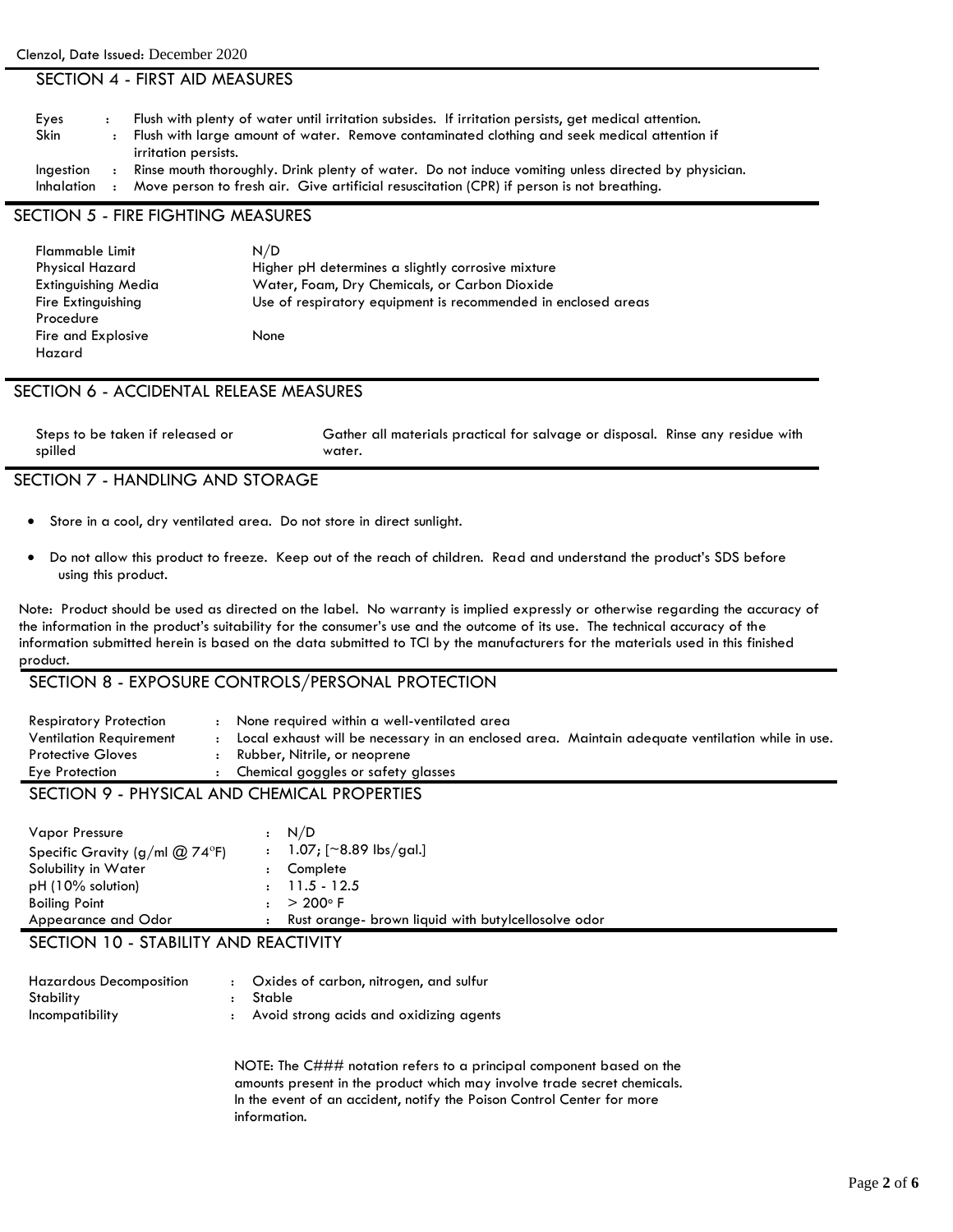### SECTION 11 – TOXICOLOGICAL INFORMATION C062

| Mutagenicity                                        | not mutagenic in AMES Test.              |
|-----------------------------------------------------|------------------------------------------|
| C096                                                |                                          |
| Acute oral toxicity: no data available              |                                          |
| Acute inhalation toxicity:                          | no data available                        |
| <b>Acute inhalation toxicity - Components</b>       |                                          |
| Ethylene glycol 1 LC50:                             | 450 ppm Exposure time: 4h Species: rat I |
| monobutyl ether Symptoms:                           | ataxia                                   |
| Acute dermal toxicity - :                           | no data available                        |
| Acute toxicity other:                               | no data available                        |
| Acute toxicity:<br>(other routes of administration) | no data available                        |

#### C069

ACUTE HAZARDS EYE & SKIN CONTACT: Primary irritation to skin: Defatting, dermatitis.

SUBCHRONIC HAZARDS/ CONDITIONS AGGRAVATED: None

 CANCER, REPRODUCTIVE & CHRONIC HAZARDS OTHER CHRONIC HAZARDS:

This product has no carcinogens listed by IARC, NTP, NIOSH, OSHA or ACGIH, as of this date, greater or equal to 6.1%.

SENSITIZATION TO THE PRODUCT: No component of this product is known

Primary irritation to eyes: Redness, tearing, blurred vision. Liquid can cause eye irritation. Wash thoroughly after handling.

#### INHALATION: Vapor harmful.

Swallowing: Swallowing can cause abdominal irritation, nausea, vomiting & diarrhea.

IRRITANCY OF PRODUCT: This product is irritating to contaminated tissue. to be a sensitizer.

MUTAGENICITY: Not reported (in humans).

EMBRYOTOXICITY: Not reported (in humans).

TERATOGENICITY: Not reported (in humans).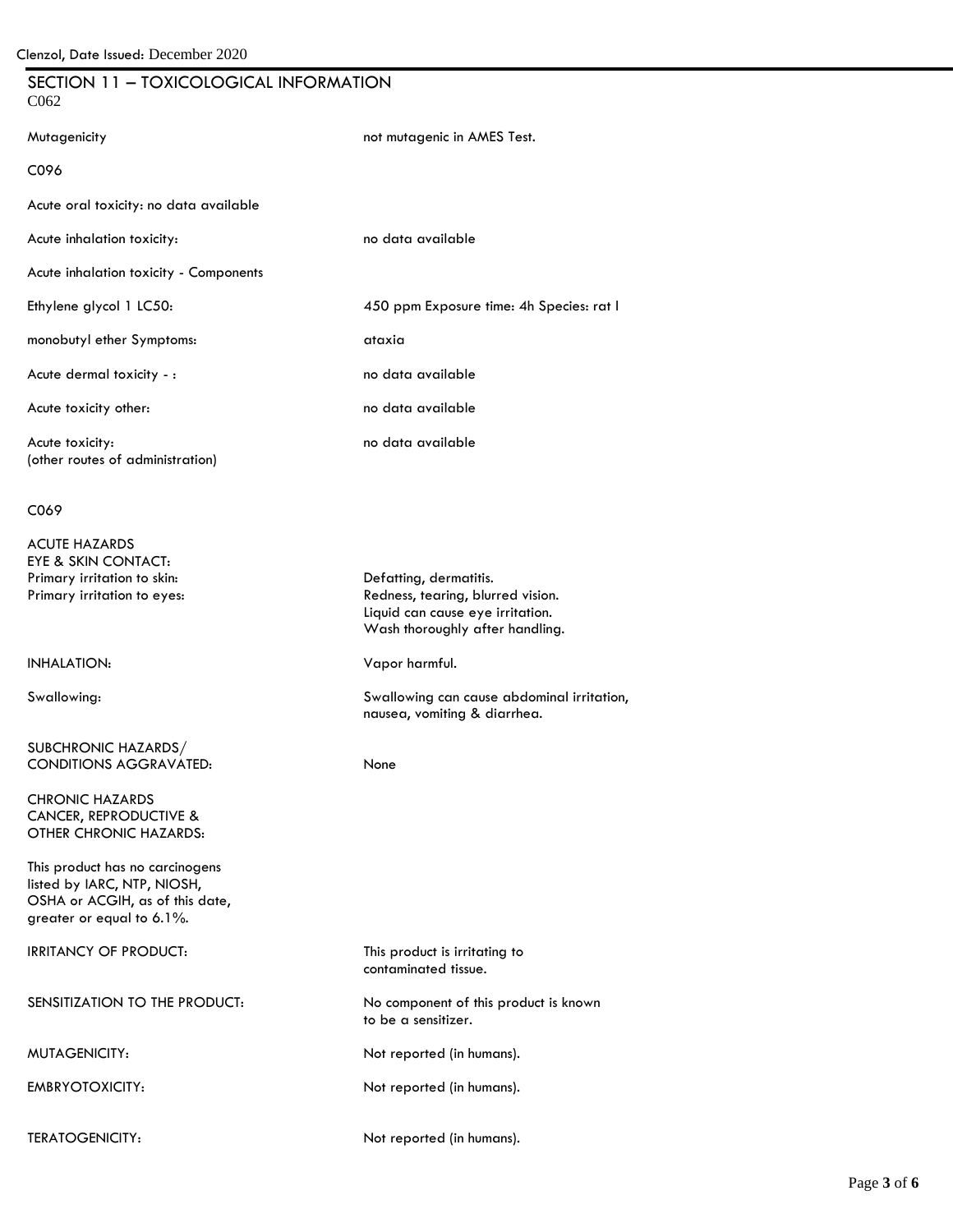MAMMALIAN TOXICITY:

| No mammalian information is |  |
|-----------------------------|--|
| available on this product.  |  |

| SECTION 12 - ECOLOGICAL INFORMATION<br>C062                                                                                                       |                                                                                                                      |
|---------------------------------------------------------------------------------------------------------------------------------------------------|----------------------------------------------------------------------------------------------------------------------|
| Product:<br>Sodium Xylene Sulfonate SXS                                                                                                           | <b>Test Results</b><br>EC50 Algae: $> 230$ mg/kg<br>E050 Daphnia: $> 1000$ mg/L<br>L050 Rainbow Trout: $> 1000$ mg/L |
| * Estimates for product may be based on<br>additional component data not shown.                                                                   |                                                                                                                      |
| Ecotoxicity                                                                                                                                       | Readily biodegradable.                                                                                               |
| C096                                                                                                                                              |                                                                                                                      |
| Biodegradability - Product:                                                                                                                       | No data available                                                                                                    |
| Bioaccumulation - Product:                                                                                                                        | No data available                                                                                                    |
| Ecotoxicity effects<br>Toxicity to fish - Product :                                                                                               | No data available                                                                                                    |
| Ethylene glycol monobutyl:                                                                                                                        | LC50: 220 mg/L                                                                                                       |
| Toxicity to daphnia and:<br>other aquatic invertebrates                                                                                           | No data available                                                                                                    |
| Ethylene glycol monobutyl:<br>ether                                                                                                               | EC50: 1,815 mg/l<br>Exposure time: 24 h                                                                              |
| Toxicity to algae - Components<br>Ethylene glycol monobutyl:<br>ether Exposure time:<br>Species: Pseudokirchneriella<br>subcapitata (green algae) | EC50: 911 mg/l<br>72 h                                                                                               |
| Analytical monitoring: yes                                                                                                                        |                                                                                                                      |

C069

| EFFECT OF MATERIAL ON               |                                           |
|-------------------------------------|-------------------------------------------|
| PLANTS AND ANIMALS:                 | Not available                             |
| EFFECT OF MATERIAL ON AQUATIC LIFE: | No aquatic information is available.      |
| MOBILITY IN SOIL:                   | Has not been determined.                  |
| <b>BIODEGRADABILITY:</b>            | This product is completely biodegradable. |
| ACCUMULATION:                       | Has not been determined.                  |
|                                     |                                           |

# SECTION 13 – DISPOSAL CONSIDERATIONS

Waste disposal method **Any unsalvageable material must be disposed in compliance** with local, state, and federal laws and regulations. Do not dump into sewers, on the ground, or into any bodies of water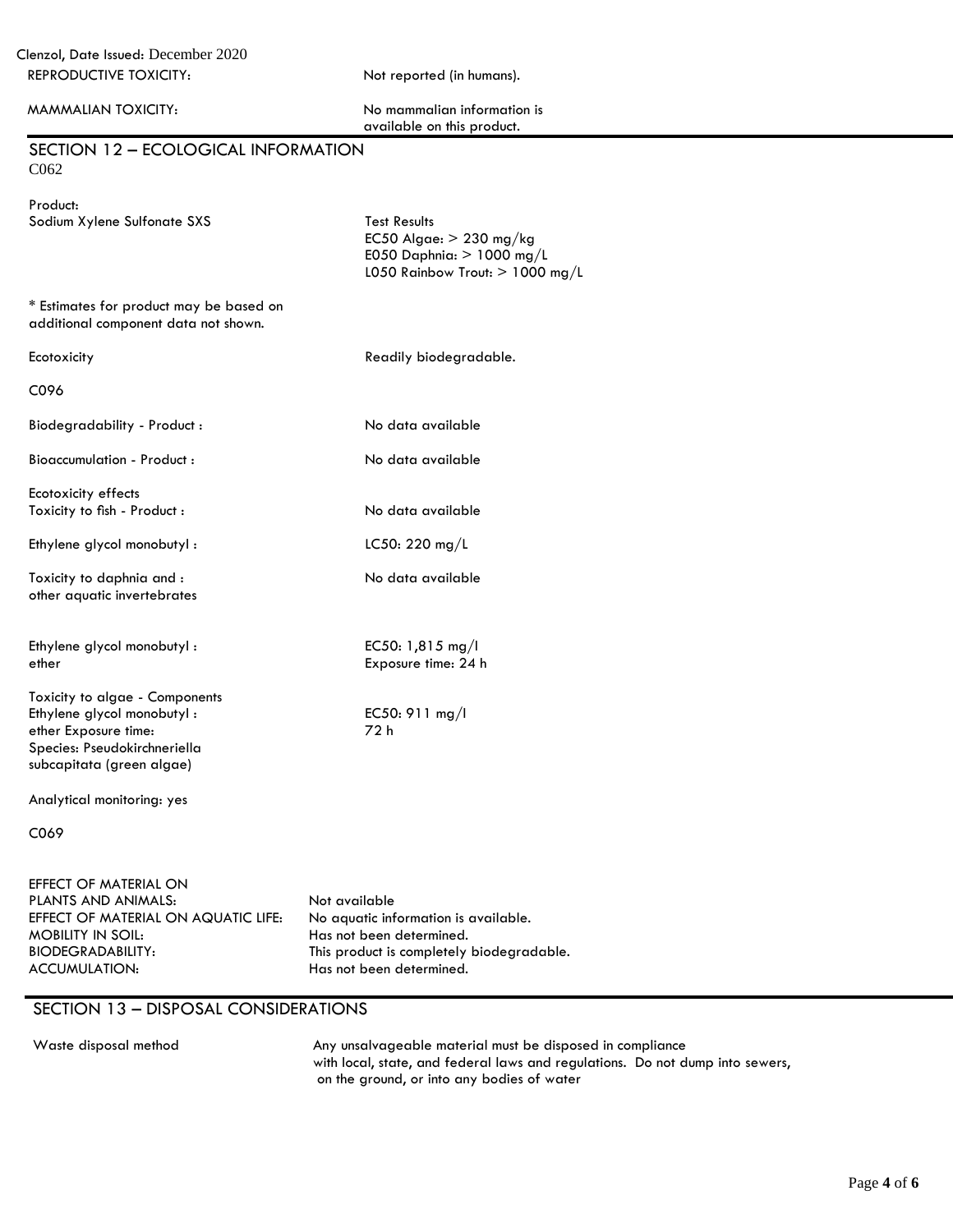| SECTION 14 - TRANSPORT INFORMATION<br>C <sub>062</sub>                                                           |                                                                                                                                        |
|------------------------------------------------------------------------------------------------------------------|----------------------------------------------------------------------------------------------------------------------------------------|
| Refer to bill of lading box container<br>label for DOT or other transportation<br>hazard classification, if any. |                                                                                                                                        |
| C096                                                                                                             |                                                                                                                                        |
| U.S. DOT - ROAD:                                                                                                 | Not dangerous goods                                                                                                                    |
| U-S. DOT - RAIL:                                                                                                 | Not dangerous goods                                                                                                                    |
| C069                                                                                                             |                                                                                                                                        |
| SARA 311/312 Classification:                                                                                     | <b>Fire Hazard</b><br>Acute Health Hazard<br><b>Chronic Health Hazard</b><br><b>Fire Hazard</b><br><b>Chronic Health Hazard</b>        |
| New Jersey RTK Label Information                                                                                 |                                                                                                                                        |
| Ethylene Glycol Monobutyl Ether                                                                                  | 111-76-2                                                                                                                               |
| Pennsylvania RTK Label Information                                                                               |                                                                                                                                        |
| Ethylene Glycol Monobutyl Ether                                                                                  | 111-76-2                                                                                                                               |
| United States TSCA Inventory                                                                                     | yes                                                                                                                                    |
| C069                                                                                                             |                                                                                                                                        |
| DOT/TDG SHIP NAME:                                                                                               | UN3082, Environmentally hazardous<br>substances, liquid, n.o.s.<br>(contains: Nonylphenol and<br>Dinonylphenol Ethoxylates), 9, PG-III |
|                                                                                                                  | (FOR AIR/SHIP BULK SHIPMENTS,<br>ADD 'MARINE POLLUTANT' TO SHIPPING NAME.)                                                             |
| DRUM LABEL: (CLASS 9)                                                                                            |                                                                                                                                        |
| IATA / ICAO:                                                                                                     | UN3082, Environmentally hazardous substances,<br>liquid (contains: Nonylphenol and<br>Dinonylphenol Ethoxylates) PG-III                |
| IMO / IMDG                                                                                                       | UN3982, Environmentally hazardous substances,<br>liquid (contains: Nonylphenol and<br>Dinonylphenol Ethoxylates) PG-III                |

EMERGENCY RESPONSE GUIDEBOOK NUMBER: 171

 SECTION 15 – REGULATORY INFORMATION C062

There is no calculable reportable quantity (RQ) for this product.